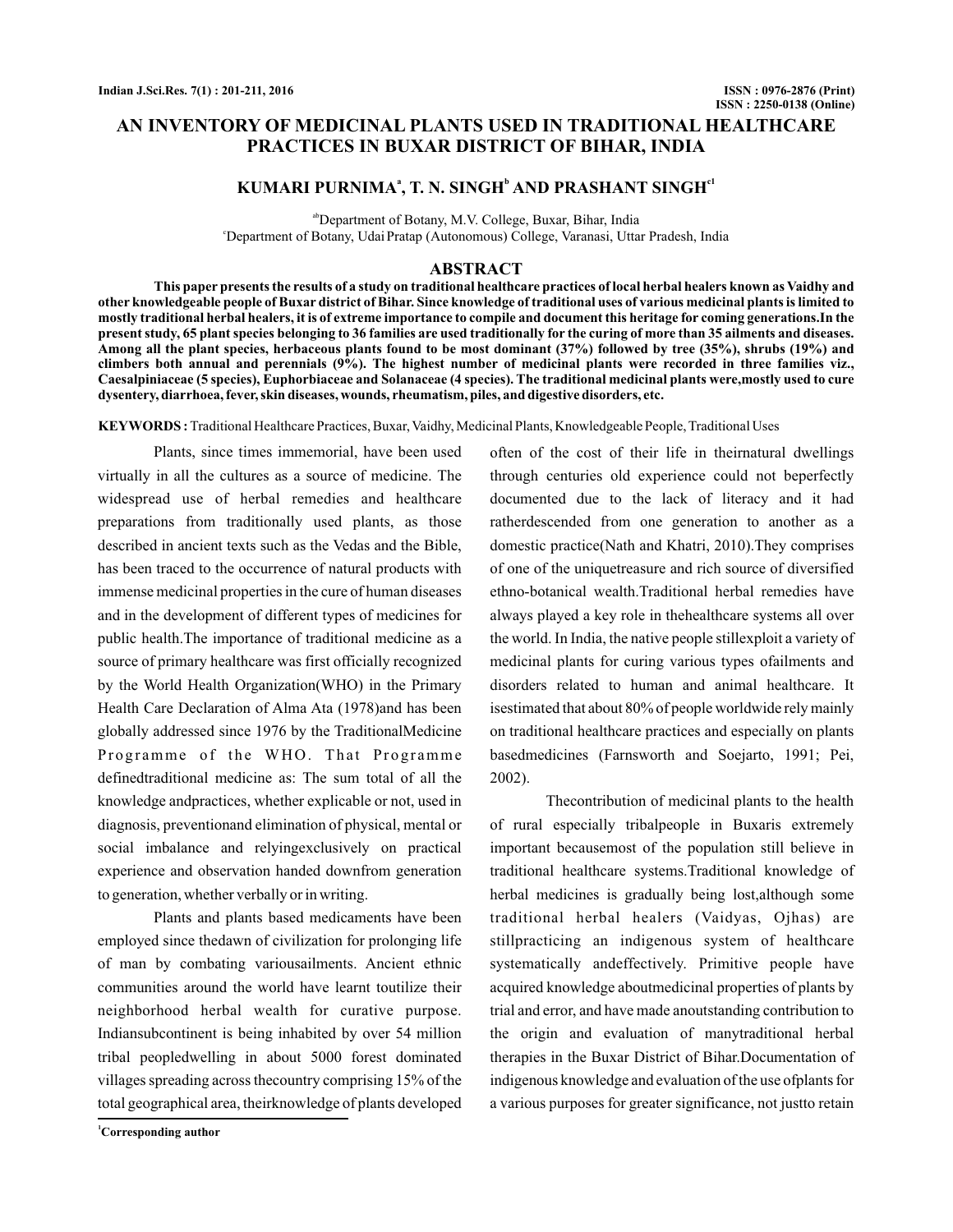

**Figure 1 : Map of Study Area (Source: www.mapsofindia.com)**

it, but also to keep it alive and make it available for futureuse because of rapid socio-economic and cultural changes that aretaking place across the traditional community of the region.

# **MATERIALSAND METHODS**

## **Description of the StudyArea**

The study area is the city Buxar which is the district headquarters of the district Buxar. The river Ganga and Karmanasa divide it form Uttar Pradesh. Total area occupied by the city Buxar is  $24.7 \text{ km}^2$ . It located at  $25^{\circ}34'$ North and 85°34' East. It has an average elevation of 56 meters (186 feet) above the sea level. The rivers flowing through the city are Ganga and Karmnasa. River Ganga forms the border in North and in the West the Karmanasa.The soil form is low layingalluvial plane of river Ganges and her tributaries- Thora and Karmanasa. The

present district of Buxar consists of areas under Buxarsadar and DumraonSubdivision of the old Bhojpur district and came in existence in the year 1991. Buxar district is bounded on the north by Ballia district of Uttar Pradesh, on the south by Rohtas district, on the west by Ghazipur and Ballia districts, and on the east by Bhojpur district (Figure 1).

# **Sampling Procedure and Data Collection In-Depth Interview and Discussions BasedApproach**

Prasent study is based on two year extensive exploration of area with the help of tribal people and village medicine-men known as vaidhya and ojhas. Excursions were under taken at regular intervalsin different seasons in different parts of the area to collect and observe different ethnomedicinally important angiospermic plants. Information regarding ethnomedicinally important plants of the area was collected through interviews with several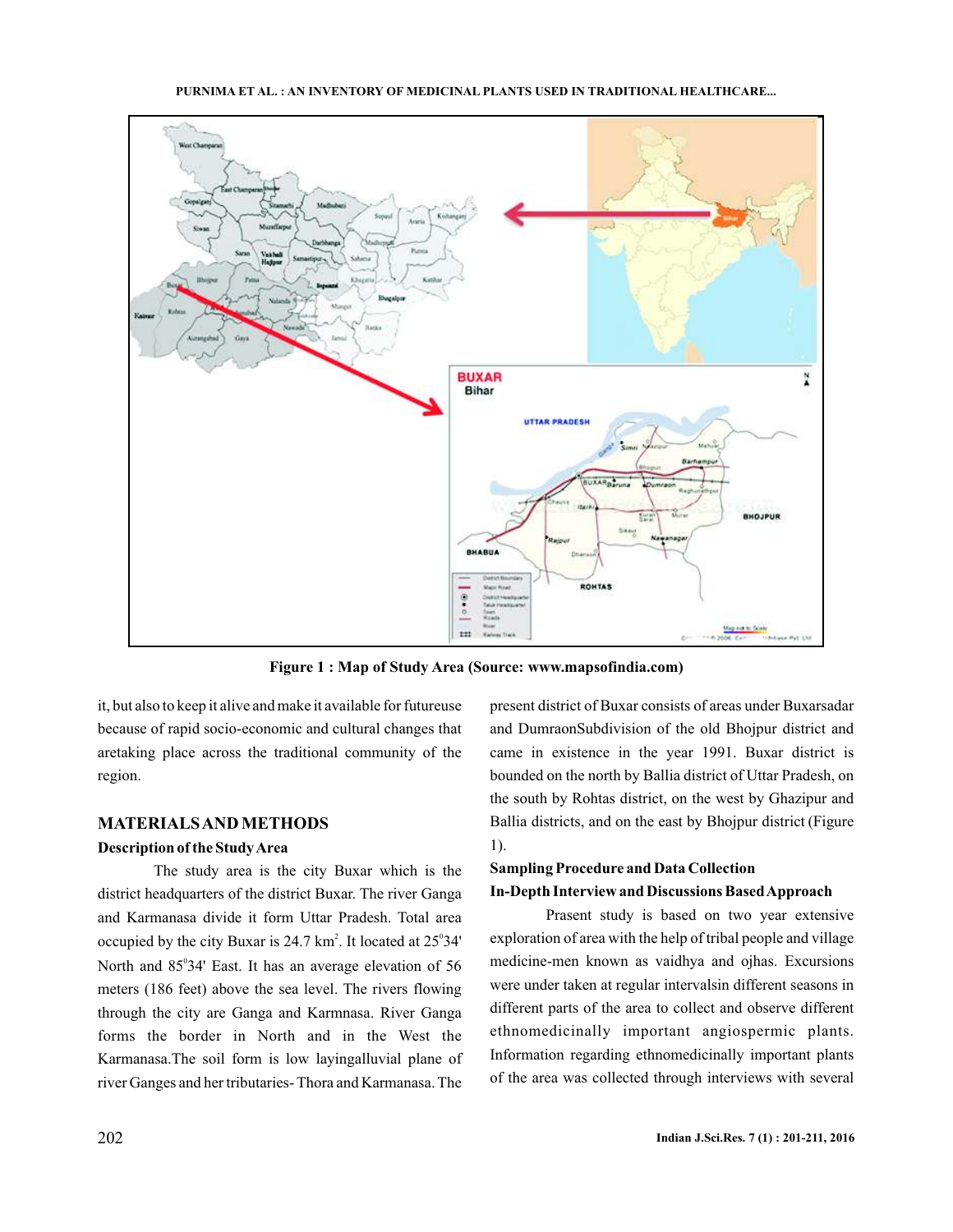persons aged between 45 and 75, who had the traditional knowledge of plants. The information regarding the medicinal usages of the plants available in the local areas for treating ailments and diseases was collected by various direct meetings/discussions and semi-structured interviews with tribal and medicine-men like vaidhy and ojhas of district as described by Cotton (1996) and Jain and Goel (1995). Oral consent was sought out from each informant before the start of the discussion and interview. Interview and discussion were conducted in both Hindi and local Bihari language. Each informant was interviewed separately and advised not to discuss with each other so that they could provide independent information. The questions were asked in stepwise manner by first asking about their age, address, level of education and occupation. Following that, informants were asked to share their traditional knowledge on the medicinal utilization of plants. This included local name of medicinal plants used, habitat, ailments treated, mode of administration and dosage.

### **Floristic Inventory BasedApproach**

Almost all the plants were collected in flowering and fruiting period with the help of experienced rural people. While collecting the individual plant species thorough observations were made regarding their natural habitat. Every such plant was kept in vacuum and studied for its identification. The plants specimens after identification were subjected to drying between old newspapers or filter papers and kept in wooden plant press. The old newspapers or filter papers were changed daily for first week to prevent folding of soaked plants. The pressed specimens were some time kept to close to artificial heat to prevent dampness. The herbarium sheets of the identified plant were by fixing the plants with the help of a transparent cello tap. Each herbarium sheet contained information pertaining of Botanical Name, Local Name, Family, Date and Place of Collection. Thesample of the plant species were identified with the help of local and regional flora (Duthie, 1903-20; Kanjilal, 1982; Kirtikar and Basu, 1999; Hooker, 1872 to 1896; Raizada, 1976; Dubey, 2004: Hains, 1925; Bor, 1960; Mishra &Varma, 1992; Saini et al., 2010 etc).

#### **RESULTSAND DISCUSSION**

The inhabitants of Buxar Districts use a number of medicinal plants for treatment of various ailments and diseases. A total of 65 plant species in 36 families are used traditionally with various plant parts and their combination for the treatment of more than 35 ailments and diseases in the studied area (Table. 1). Similarly, Phondani et al., (2010) reported 86 species distributed in 43 families are used for treatment of 37 common ailments among the Bhotiyatribal communities of Niti Valley in Central Himalaya, India. Methods of usingthese plants vary according to the nature of ailments and diseases; thedecoction of leaves, stem and root was the dominant form for treatment followed by powder and paste of bark and root, juice of leaves, and seed powder. Among all the plant species, herbaceous found to be the most dominant (37%) followed by trees (35 %), shrubs (19%) and climbers both annual and perennial (9%) Figure 2). Thehighest number of medicinal plants (Figure 3) were recorded in four families Caesalpiniaceae (5 species), followed by Euphorbiaceae and Solanaceae (4 species). Acanthaceae, Asteraceae, Combretaceae, Papilionaceae, Rutaceae, Liliaceae, Apocynaceae, Asclepiadaceae, Asclepiadaceae, Convolvulaceae, Cucurbitaceae, Malvaceae, Mimosaceae, Moraceae contribute 2 species. Rest of the reported families contributes one species each.

The study found that different parts of the medicinal plant species were used as medicines or any crude forms namely root, stem, stem bark, leaves, flowers, fruits, seeds, whole plant and gum and latex, while most commonly used plant part was leaves (22 species) followed by roots (14 species), fruits (13 species), whole plants (11 species), stem bark (9 species), seeds (8 species), flowers (7 species), gum and latex (6 species) and stem (3 species) (Table 2 and Figure 4).

The present investigation revealed that ethnomedicinal plants are being used to treat the various ailments and diseases like diarrhea anddysentery, cough and cold, fever (viral/malarial), skin diseases, digestive disorders, boils and blisters, snake bite and scorpion sting, arthritis and joints pain, rheumatism, diabetes, piles, teeth complaints, asthma, jaundice, bone fracture, headache, pyorrhea, throat sore, urinary disordersetc. by the local especially rural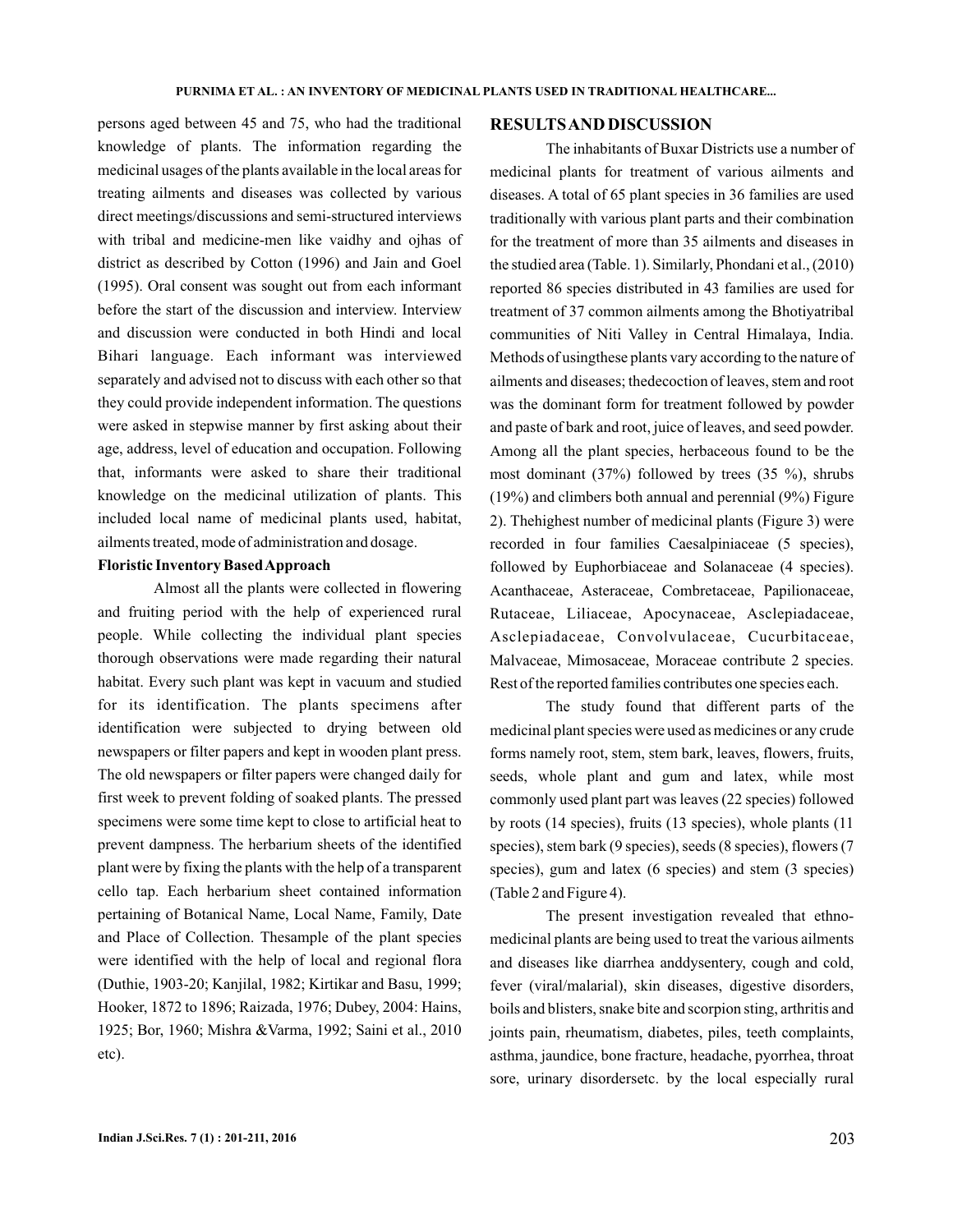| <b>S.N.</b> | Scientific name                              | Family          | Habit                               | Part used                         | <b>Ailments</b>                                        |
|-------------|----------------------------------------------|-----------------|-------------------------------------|-----------------------------------|--------------------------------------------------------|
| 1.          | Abrus precatorius L.                         | Papilionaceae   | Perennial                           | Leaves and                        | Snake bite and memory                                  |
|             |                                              |                 | Climber                             | roots                             | enhancer                                               |
| 2.          | Abutilon indicum K. Mart.                    | Malvaceae       | Herb                                | Whole plant                       | Piles, boils and fever                                 |
| 3.          | Acacia nilotica(L.) Del.                     | Mimosaceae      | Small tree                          | Bark and<br>gum                   | Pyorrhoea, mouth ulcer,<br>gum and dental care         |
| 4.          | Achyranthus aspera L.                        | Amaranthaceae   | Herb                                | Whole plant                       | Asthma, liver disease<br>and scorpion sting            |
| 5.          | Acorus calamus L.                            | Araceae         | Perennial<br>herb                   | Root                              | Stammering (haklana)                                   |
| 6.          | Adhathoda vasica Nees                        | Acanthaceae     | shrub                               | Leaves                            | Bronchial asthma,<br>chronic cough                     |
| 7.          | Adina cordifolia(Roxb.)                      | Rubiaceae       | Tree                                | Stem bark<br>and buds             | Rheumatism and body<br>pain                            |
| 8.          | Aegle marmelos L.                            | Rutaceae        | Small tree                          | Roots and<br>fruit                | Dysentery, heat stroke<br>and fever                    |
| 9.          | Ageratum conyzoides L.                       | Asteraceae      | Annual<br>herb                      | Whole plant                       | Wounds and chronic<br>dysentery                        |
| 10.         | Albizia lebbek (Roxb.)<br>Benth.             | Mimosaceae      | Tree                                | Fruits                            | Snake bite and scorpion<br>sting                       |
| 11.         | Allium cepaL.                                | Alliaceae       | Biennial<br>herb                    | Bulb                              | Cholera                                                |
| 12.         | Aloe vera Mill.                              | Liliaceae       | Herb                                | Leaf juice<br>and pulp            | Headache, wounds and<br>cuts, burn, and<br>Indigestion |
| 13.         | Alstonia scholaris (L.) R.                   | Apocynaceae     | Medium                              | Bark and                          | Eye infection and                                      |
|             | Br.                                          |                 | size tree                           | latex                             | malarial fever                                         |
| 14.         | Andrographis paniculata<br>(Burm. f) ex Nees | Acanthaceae     | Annual<br>herb                      | Whole plant                       | Malarial fever, gastric<br>disorder                    |
| 15.         | Annona squamosa L.                           | Annonaceae      | Small tree                          | Root                              | Abortion                                               |
| 16.         | Asparagus<br>racemosus Willd.                | Liliaceae       | Under<br>shrub                      | Root                              | Health tonic and<br>galactagogue                       |
| 18.         | Boerhavia diffusa L.                         | Nyctaginaceae   | Annual<br>herb                      | Root                              | Urinary disorders                                      |
| 19.         | Bambusa arundinaceae L.                      | Poaceae         | Woody<br>perennial<br>herb          | Stem and<br>leaves                | Skin allergy (Sheet<br>ubharna)                        |
| 20.         | Bombax ceiba L.                              | Bambacaceae     | Large<br>deciduous<br>tree          | Bark and<br>flowers               | Labour pain and uterine<br>disorder                    |
| 21.         | Butea monosperma (Lamk.)<br>Taub.            | Caesalpiniaceae | Medium<br>size<br>deciduous<br>tree | Leaves,<br>flower and<br>Gum      | Dyspepsia, worms and<br>vitality                       |
| 22.         | Caesalpinia bonduc Roxb.                     | Caesalpiniaceae | Prickly<br>climber                  | Seeds                             | Cough and cold and<br>skin disease                     |
| 23.         | Calotropis gigantean (L.)<br>R. Br.          | Asclepiadaceae  | Shrub                               | Flowers                           | Dizziness and vertigo                                  |
| 24.         | Cassia fistula L.                            | Caesalpiniaceae | Small tree                          | Leaves,<br>bark, fruit<br>and pod | Constipation, cough,<br>insect bite and repellent      |

### **Table 1 : Database of Medicinal Plants of Buxar District of Bihar**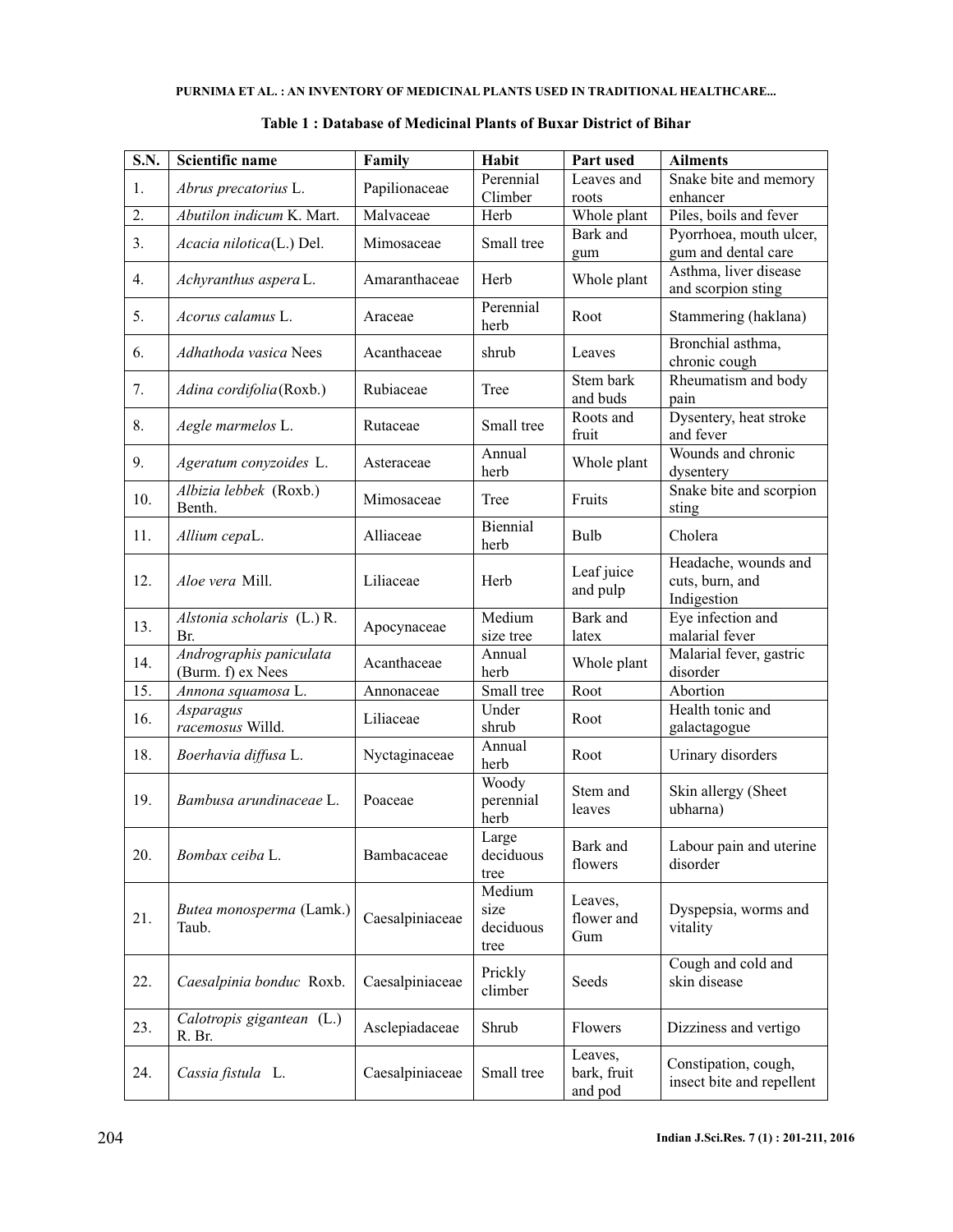| 25. | Cassia tora L.                       | Caesalpiniaceae | Annual<br>herb                  | Seeds                         | Asthma and respiratory<br>disease                                |
|-----|--------------------------------------|-----------------|---------------------------------|-------------------------------|------------------------------------------------------------------|
| 26. | Lageneria vulgaries Ser.             | Cucurbitaceae   | Climbing<br>annual<br>herb      | Fruit                         | Headache and obesity                                             |
| 27. | Curcuma longa L.                     | Zingiberaceae   | Perennial<br>herb               | Rhizome                       | Swelling in body,<br>dysentery, skin disease<br>andpain reliever |
| 28. | Cuscuta reflexa L.(Roxb)             | Convolvulaceae  | Perennial<br>climber            | Whole plant                   | Joints pain and muscle<br>pain                                   |
| 29. | Cyperus rotundus L.                  | Cyperaceae      | Perennial<br>grass              | Leaves and<br>root            | Headache, skin disease                                           |
| 30. | Dalbergia sissoo Roxb.               | Papilionaceae   | Medium to<br>large<br>size tree | Leaves                        | Jaundice, liver disorder,<br>dysentery andheadache               |
| 31. | Datura stramonium L.                 | Solanaceae      | Shrub                           | Leaves and<br>fruit           | Rheumatism, arthritis<br>and wounds                              |
| 32. | Eclipta alba L.                      | Asteraceae      | Herb                            | Whole plant                   | Eczema, dermatitis, hair<br>loss                                 |
| 33. | Emblica officinalis Gaertn.          | Euphorbiaceae   | Medium<br>sized tree            | Leaves,<br>fruits             | Colitis, dysentery,<br>burns, menorrhage<br>andgonorrhoea        |
| 34. | Euphorbia hirta L.                   | Euphorbiaceae   | Annual<br>herb                  | Leaves                        | Scorpion sting                                                   |
| 35. | Evolvulus alsinoides (L.) L.         | Convolvulaceae  | Annual<br>herb                  | Whole plant                   | Cooling medicine, cuts<br>and wounds                             |
| 36. | Feronia limonia L.                   | Rutaceae        | Large tree                      | Leaves                        | Leucorrhoea and<br>menorrhage                                    |
| 37. | Ficus bengalensis L.                 | Moraceae        | Large tree                      | Fruits                        | Cough and cold                                                   |
| 38. | Ficus religiosa L.                   | Moraceae        | Large tree                      | <b>Bark</b>                   | Boils and blisters                                               |
| 39. | Flacourtia indica Burm. f.)<br>Merr. | Flacourtiaceae  | Small tree                      | Leaves and<br>root            | Jaundice and diuretic                                            |
| 40. | Hemidesmus indicus (L.)<br>Schultes  | Asclepiadaceae  | Twining<br>shrub                | Roots                         | Gout, cough and skin<br>disease                                  |
| 41. | Hyptis suaveolens (L.) Poir.         | Lamiaceae       | Herb                            | Leaves                        | Worms, blood purifier                                            |
| 42. | Jatropha gossypifolia L.             | Euphorbiaceae   | Under<br>shrub                  | Roots,<br>leaves and<br>seed  | Leprosy, eczema, joints<br>pain and skin disease                 |
| 43. | Lawsonia inermis L.                  | Lythraceae      | Deciduous<br>shrub              | Leaves                        | Burning sensation,<br>cooling                                    |
| 44. | Madhuca indica J.F. Gmel.            | Sapotaceae      | Large<br>deciduous<br>tree      | Flowers                       | Loss of appetite                                                 |
| 45. | Mamordica indica Roxb.               | Cucurbitaceae   | Annual<br>climber               | Fruit juice                   | Diabetes, joints pain<br>and jaundice                            |
| 46. | Moringa oleifera Lamk.               | Moringaceae     | Small tree                      | Leaves,<br>fruits and<br>seed | Joints pains and health<br>tonic                                 |
| 47. | Mucana pruriens (L.)DC.              | Papilionaceae   | Climber                         | Roots and<br>seeds            | Less sperm count<br>(spermatorrhoea), early<br>ejaculation       |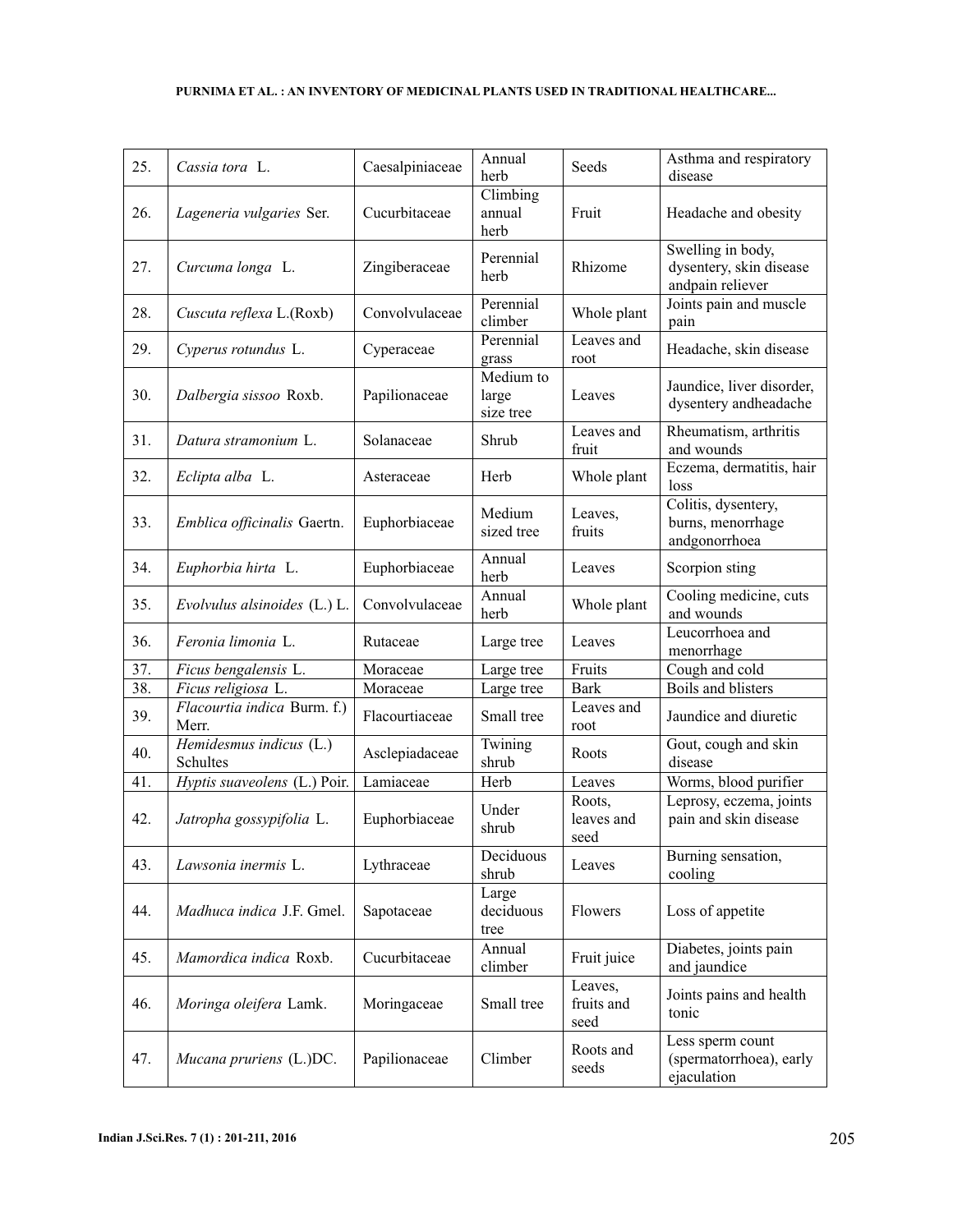| 48. | Murraya koenigii (L.)<br>Spreng.            | Rutaceae        | Perennial<br>shrub | Leaves, bark<br>and<br>seed | Vomiting, dysentery,<br>gum and teeth care                           |
|-----|---------------------------------------------|-----------------|--------------------|-----------------------------|----------------------------------------------------------------------|
| 49. | Oxalis corniculata L.                       | Oxalidaceae     | Annual<br>herb     | Whole plant                 | Mental stress, headache<br>and fever                                 |
| 50. | Perestrophe bicalyculata<br>(Retz.)Nees.    | Acanthaceae     | Annual<br>herb     | Whole plant                 | Malarial fever                                                       |
| 51. | Phyllanthus niruri Auct.                    | Euphorbiaceae   | Annual<br>herb     | Whole plant                 | Jaundice and liver<br>disorders                                      |
| 52. | Pterocarpus marsupium Ro<br>xb.             | Fabaceae        | Tree               | Stem bark<br>andgum         | Tuberculosis and<br>asthma                                           |
| 53. | Rauvolfia serpentine (L.)<br>Benth. ex Kruz | Apocynaceae     | Under<br>shrub     | Root and<br>leaves          | Hypertension,<br>dipperession, snakebite,<br>diarrhoea and dysentery |
| 54. | Sida cordifolia L.                          | Malvaceae       | Annual<br>herb     | Leaves                      | Ulcer and dysentery                                                  |
| 55. | Solanum nigrum L.                           | Solanaceae      | Annual<br>herb     | Whole plant                 | Joints pain                                                          |
| 56. | Solanum surattense Burn f.                  | Solanaceae      | Annual<br>herb     | Roots and<br>flower         | Dysentery and Cough                                                  |
| 57. | Tamarindus indica L.                        | Caesalpiniaceae | Large Tree         | Fruits                      | Menorrhage and<br>laxative                                           |
| 58. | Terminalia arjuna (Roxb.<br>$ex$ DC.)       | Combretaceae    | Evergreen<br>tree  | <b>Bark</b>                 | Heart disease, cough<br>and chronic bronchitis<br>and fracture       |
| 59. | Terminalia bellerica (Gaert<br>n.) Roxb.    | Combretaceae    | Tree               | Fruits                      | Constipation, fever and<br>appetizer                                 |
| 60. | Terminalia chebula Retz.                    | Combretaceae    | Tree               | Furits and<br>seeds         | Stomachache and cough                                                |
| 61. | Tinospora cordifolia (Willd.<br>) Miers     | Menispermaceae  | Climbing<br>shrub  | Leaves, fruit<br>andseed    | Gout, leucoderma and<br>fever                                        |
| 62. | Tribulus terrestris L.                      | Zygophyllaceae  | Annual<br>herb     | Leaves and<br>fruit         | Renal and urinary<br>disease                                         |
| 63. | Tridax procumbens L.                        | Asteraceae      | Herb               | Leaves                      | Toothache and bruises<br>and cuts                                    |
| 64. | Vitex negundo L.                            | Verbenaceae     | shrub              | Twig                        | Toothache                                                            |
| 65. | Withania somnifera (L.)<br>Dunal            | Solanaceae      | Under<br>shrub     | Roots                       | Joints pain, boils and<br>dysentery.                                 |



**Figure 2 : Life Form of Plant Species Used for Treatment of Various Diseases**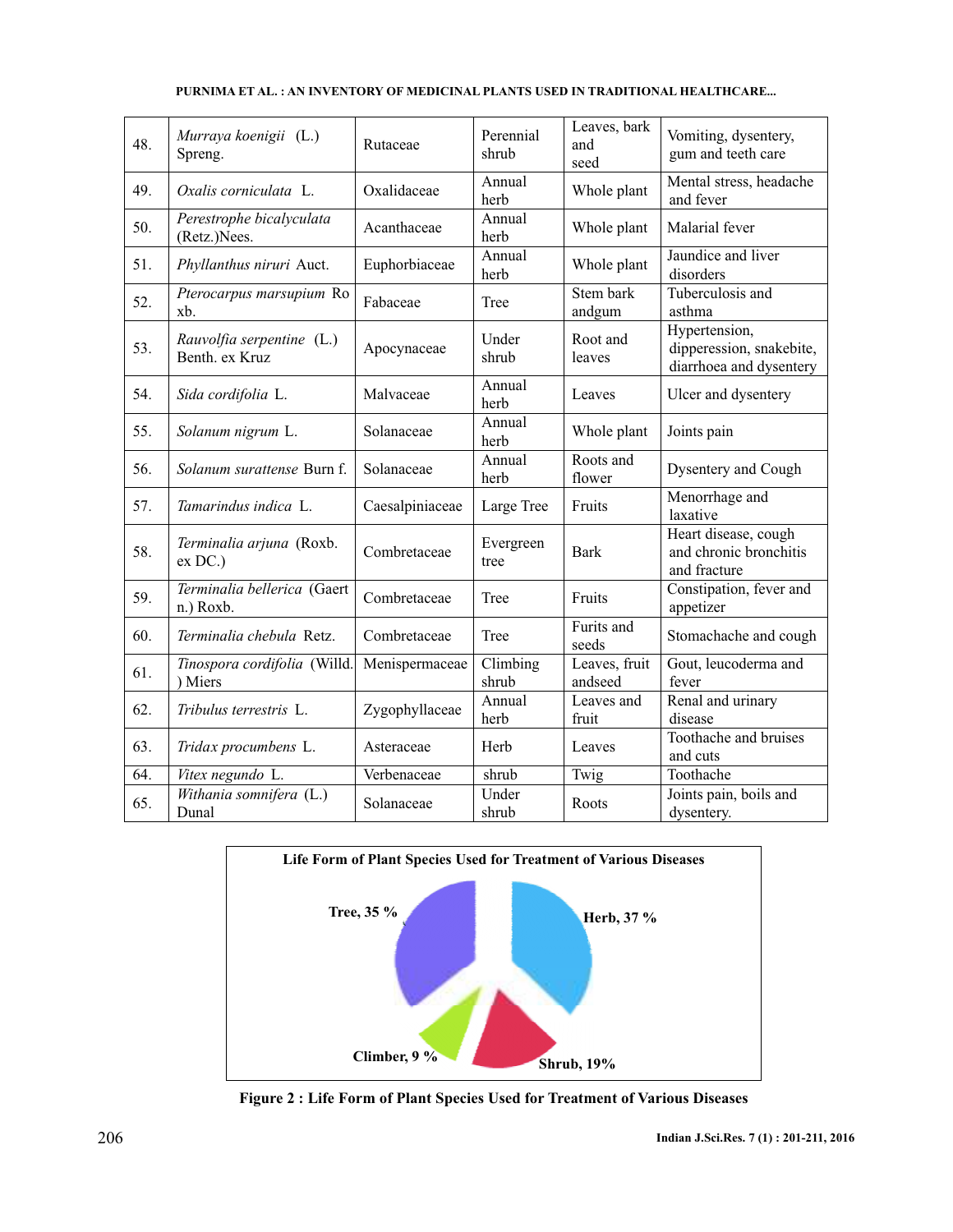

**Figure 3 : Families Accounting for More Than 2 Species**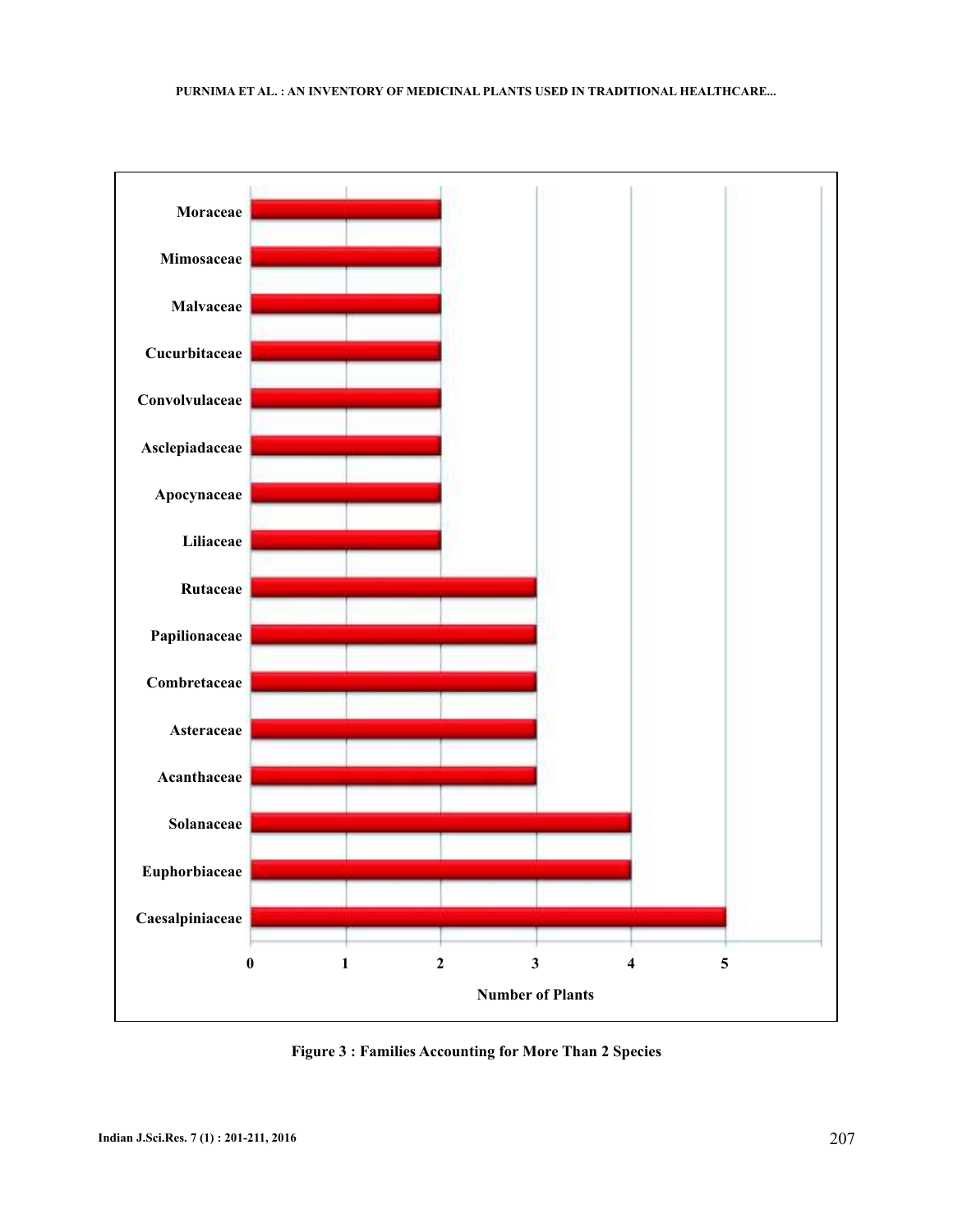**Table 2 : Utilization Patterns of Plant Parts for Treatment of Various Types of Diseases**

| S. No. | <b>Plant Parts</b> | <b>No. of Diseases</b> |
|--------|--------------------|------------------------|
| 1.     | Roots              | 14                     |
| 2.     | Stem               | 03                     |
| 3.     | Bark               | 09                     |
| 4.     | Leaves             | 22                     |
| 5.     | Flowers            | 07                     |
| 6.     | Fruits             | 13                     |
| 7.     | Seeds              | 08                     |
| 8.     | Whole plant        | 11                     |
| 9.     | Gum & latex        | 06                     |



**Table 3 : Frequency of Plant Species Used for Treatment of Various Diseases**

| S. No.            | <b>Diseases</b>             | No. of<br><b>Plants</b> |
|-------------------|-----------------------------|-------------------------|
|                   |                             | <b>Used</b>             |
| 1.                | Arthritis & joints pain     | 06                      |
| $\overline{2}$ .  | Asthma                      | 04                      |
| $\overline{3}$ .  | Boils & blisters            | 01                      |
| $\overline{4}$ .  | Bone fractures              | 01                      |
| 5.                | <b>Bronchitis</b>           | 01                      |
| 6.                | Burning sensation           | 02                      |
| 7.                | Cholera                     | 01                      |
| 8.                | Cough & cold                | 08                      |
| 9.                | <b>Diabetes</b>             | 01                      |
| 10.               | Diarrhea & dysentery        | 10                      |
| 11.               | Digestive disorders         | 05                      |
| 12.               | Eye infection & diseases    | 01                      |
| 13.               | Fever (viral/malarial)      | 08                      |
| 14.               | Gonorrhea                   | 01                      |
| 15.               | Gout                        | 02                      |
| 16.               | Headache                    | 05                      |
| $\overline{17}$ . | Heart diseases              | 01                      |
| 18.               | Jaundice & liver disorders  | 06                      |
| 19.               | Leprosy                     | 01                      |
| 20.               | Leucorrhoea                 | 01                      |
| 21.               | Memory enhancer             | 01                      |
| 22.               | Mouth ulcer                 | 01                      |
| 23.               | Piles                       | 01                      |
| $\overline{24}$ . | Pyorrhea                    | 01                      |
| 25.               | Rheumatism                  | 02                      |
| 26.               | Skin diseases               | 06                      |
| 27.               | Snake bite & scorpion sting | 02                      |
| $\overline{28}$ . | Spermatorrhoea              | 01                      |
| 29.               | Stomachache                 | 01                      |
| 30.               | Teeth Complaints & Dental   | 01                      |
|                   | Care                        |                         |
| 31.               | Tuberculosis                | 01                      |
| 32.               | Urinary disorders           | 02                      |
| $\overline{33}$ . | Uterine disorders           | 01                      |
| 34.               | Vomiting                    | 01                      |
| 35.               | Wounds & cuts               | 04                      |

people of Buxar District of Bihar. Maximum number of diseases treated by different plant parts (Table 3 and Fig. 4) are diarrhea and dysentery (10 species) followed by fever, cough and cold (8 species each),skin diseases, jaundice and liver disorders (6 species each), digestive disorders (5 species), wounds/cuts and asthma (4 species), snake bite and scorpion sting (2 species), headache(2 species), stomachache, and piles (1 species) is being prescribed by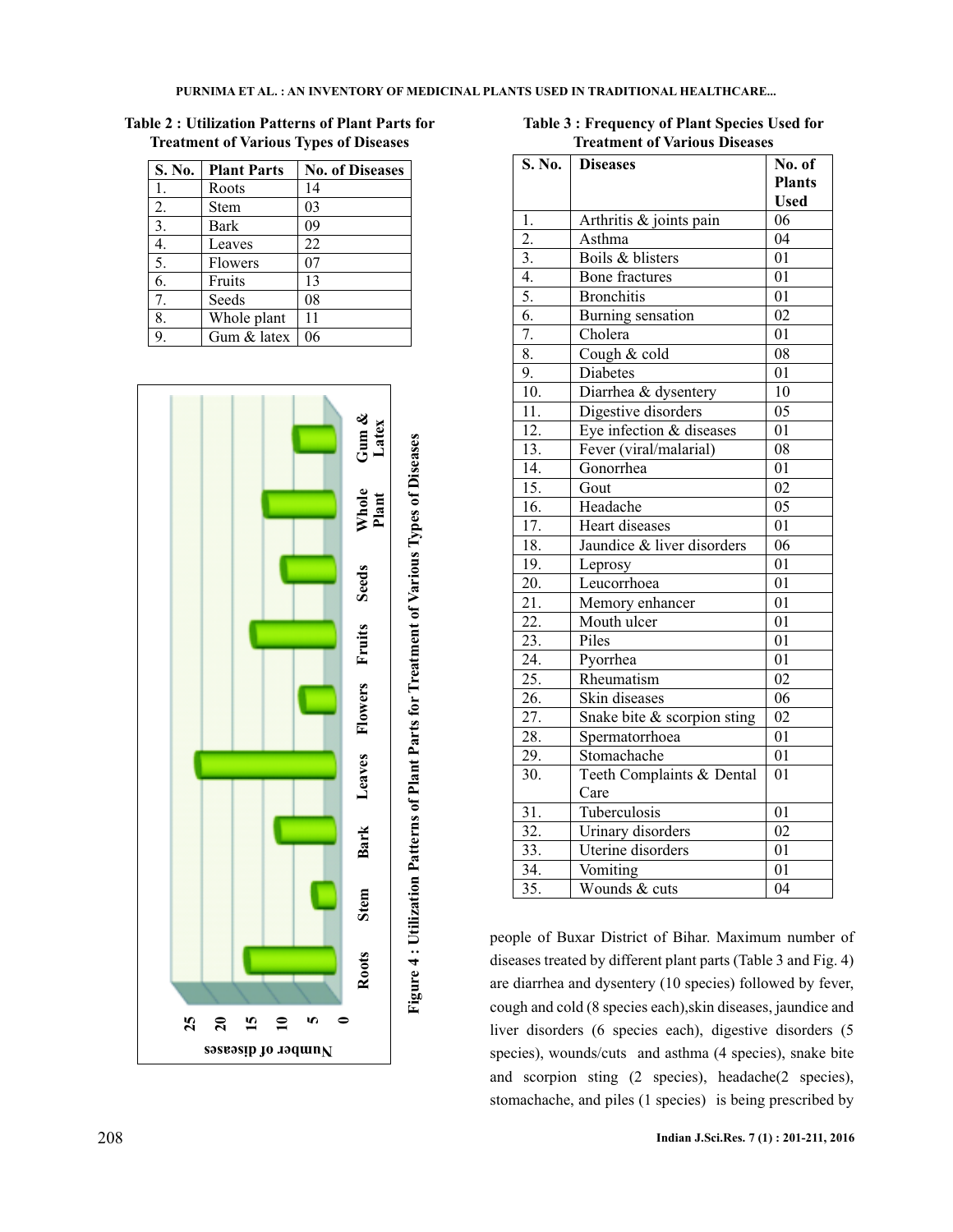

**Figure 4 : Frequency of Plant Species Used for Treatment of Various Diseases**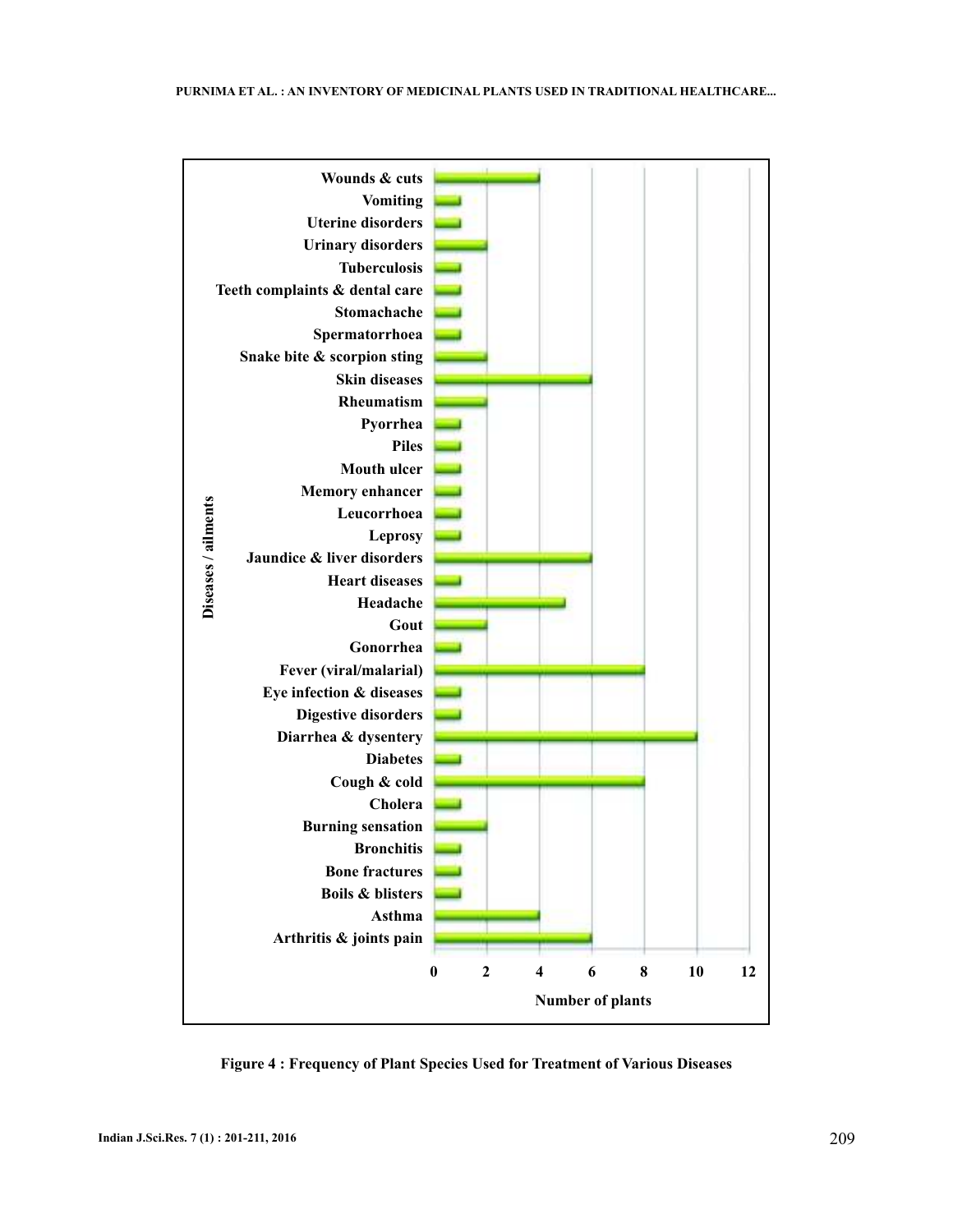the traditional healer and also used by the local people of the area. In this study, frequently prevalent ailments and diseases of the area are diarrhea and dysentery, cough and cold, viral and malarial fever and different skin related disorders, as very poor sanitation facilities are available in rural areas. Hostile climatic conditions favours such type of seasonal disorders also people are not very aware about the health and hygienic related issues. Uses of a large number of species (10) against diarrhea and dysentery by local people of Buxardistrict indicates about the rich oral tradition of transfer of knowledge from generation to generation. Tribalsof Mayurbhanj district of North Orissa reported to use 16 medicinal plants to treat diarrhea (Rout et al., 2009). The potential of antidiarrhoel and antidysenteric activity has been evidenced by the quick relief to sufferers that may be due to the presence of bio active compounds in these formulations (Gerald et al., 2010; Sahu, 1983). Similarly in case of viral and malarial fever, the local inhabitants including traditional herbal healers are being used and prescribed.

### **CONCLUSION**

The knowledge of medicinal plants used is mainly restricted to local healers and it is very important to document this knowledge for future generation, otherwise it will vanish forever. Throughout theregion there is an urgent need to support, safeguard and promote cultural and spiritual values of traditional medicines. Also, to test the scientific validity of the herbal preparation or drugs, clinical studies are required to be conducted. This can establish therapeutic properties of these preparations for safe and longer use. The indigenous knowledge and uses of herbal medicinal plants of a particular area have to be analyzed to develop appropriate management measures of ex-situ and in-situ conservation for best utilization of natural resources. Many developing countries have intensified their efforts in documenting the ethno-medicinal data on medicinal plants and research to find out scientific evidence for claims by tribal healers on Indian herbs has been intensified. Once these local ethno-medicinal preparations are scientifically evaluated and disseminated properly, people will be better

informed regarding efficacious drug treatment and improved health status.

### **ACKNOWLEDGEMENT**

The authors are grateful to Principal, M.V. College, Buxar and Principal, UdaiPratap (Autonomous) College, Varanasi for facilities provided during investigation. Special thanks to Dr. M.P. Singha wellknown Taxonomist and Ethnobotanist of EastrenUttar Pradesh and Bihar for extended guidelines and encouragement during identification and field investigation.

#### **REFERENCES**

- Bor N. L., 1960. The Grasses of Barma, Celon, India and Pakistan (excluding Bamhuseac) 2nd Ed. Pergaman press, Landan.
- Cotton C. M., 1996. Ethnobotany: Principles and Applications. John Wiley and Sons Ltd., Chichester, NY.
- Dubey N. K., 2004. Flora of BHU Campus, Banaras Hindu University. BHUPress,Varanasi, India.
- Duthie, J. F., 1903-20. Flora of Upper Gangatic Plain and adjacent Siwalik and Sub Himalayan tracts, Vol. 1- Govt. India Calcutta, India.
- Farnsworth N. R. and Soejarto D. D., 1991. Conservation of Medicinal Plants. In: Akerele O, Heywood, V, Synge, H, editors. Global importance of medicinal plants. Cambridge University Press, Cambridge, UK.:25-51.
- Haines H. H., 1925. The botany of Bihar and Orissa, Adlard& Son & West Newman Ltd., Landon Vol I-VI.
- Hooker J. D., 1872-96 Flora of British India (Vol. I VII) L. Reeve.
- Jain S.K. and GoelA. K., 1995. A manual of Ethnobotany (2nd edition). Scientific Publishers, Jodhpur (India).
- Kanjilal P. C., 1982. A Forest Flora for Philibhit, Oudh, Gorakhpur and Bundelkhand. Narendra Publishing House, Delhi (India) : 427.